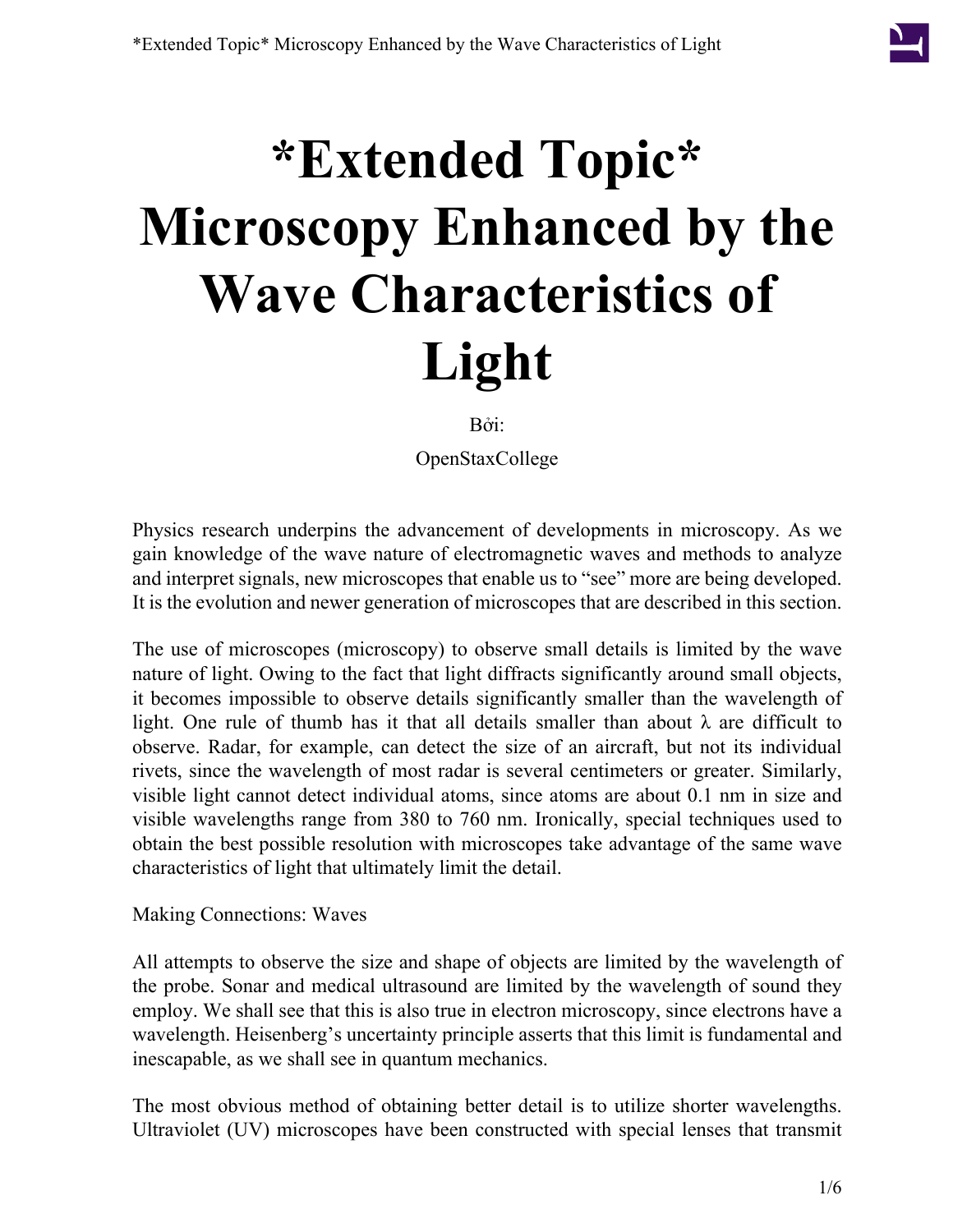\*Extended Topic\* Microscopy Enhanced by the Wave Characteristics of Light

UV rays and utilize photographic or electronic techniques to record images. The shorter UV wavelengths allow somewhat greater detail to be observed, but drawbacks, such as the hazard of UV to living tissue and the need for special detection devices and lenses (which tend to be dispersive in the UV), severely limit the use of UV microscopes. Elsewhere, we will explore practical uses of very short wavelength EM waves, such as x rays, and other short-wavelength probes, such as electrons in electron microscopes, to detect small details.

<span id="page-1-0"></span>Another difficulty in microscopy is the fact that many microscopic objects do not absorb much of the light passing through them. The lack of contrast makes image interpretation very difficult. Contrast is the difference in intensity between objects and the background on which they are observed. Stains (such as dyes, fluorophores, etc.) are commonly employed to enhance contrast, but these tend to be application specific. More general wave interference techniques can be used to produce contrast. [\[link\]](#page-1-0) shows the passage of light through a sample. Since the indices of refraction differ, the number of wavelengths in the paths differs. Light emerging from the object is thus out of phase with light from the background and will interfere differently, producing enhanced contrast, especially if the light is coherent and monochromatic—as in laser light.



*Light rays passing through a sample under a microscope will emerge with different phases depending on their paths. The object shown has a greater index of refraction than the background, and so the wavelength decreases as the ray passes through it. Superimposing these rays produces interference that varies with path, enhancing contrast between the object and background.*

Interference microscopes enhance contrast between objects and background by superimposing a reference beam of light upon the light emerging from the sample. Since light from the background and objects differ in phase, there will be different amounts of constructive and destructive interference, producing the desired contrast in final intensity. [\[link\]](#page-2-0) shows schematically how this is done. Parallel rays of light from a source are split into two beams by a half-silvered mirror. These beams are called the object and reference beams. Each beam passes through identical optical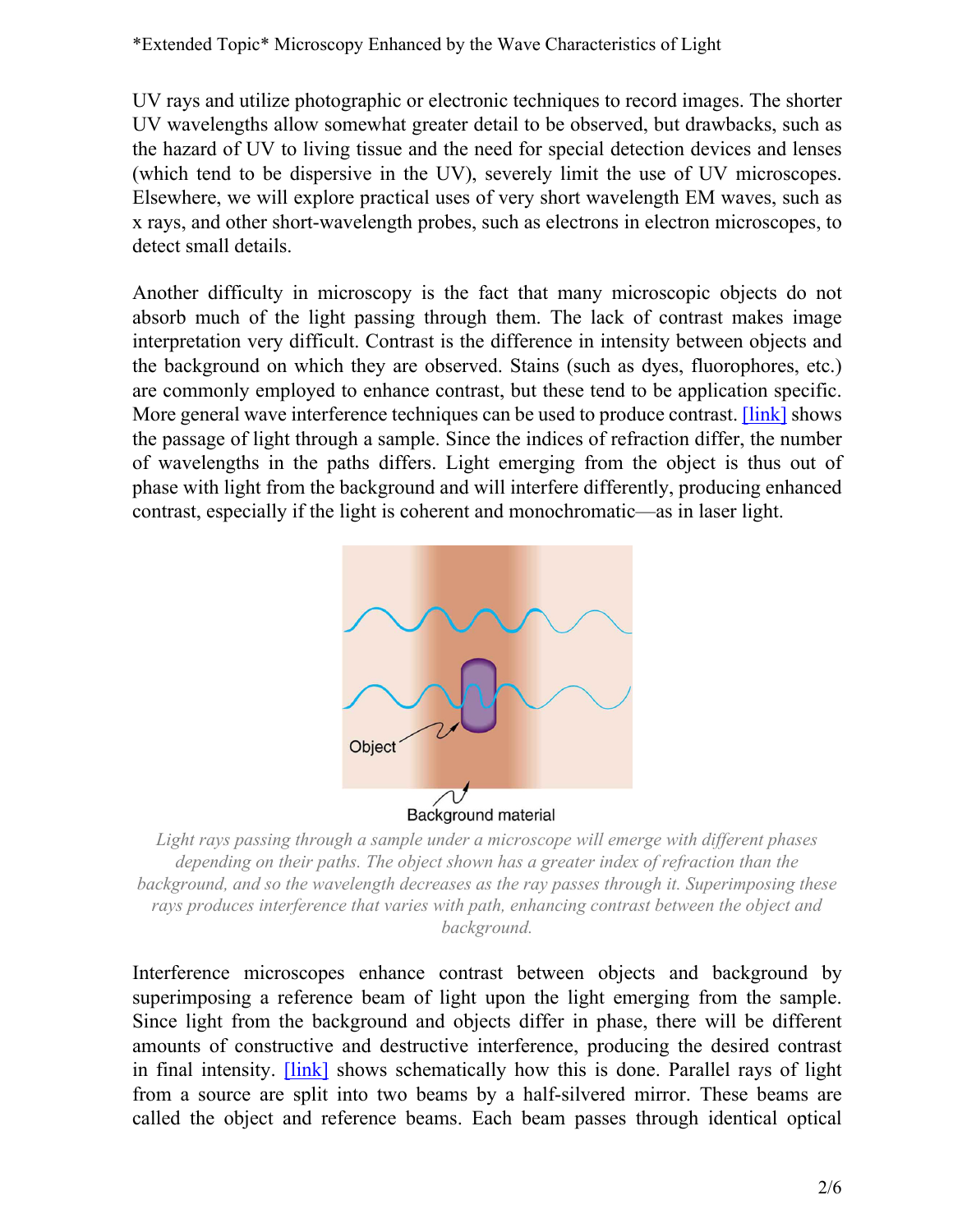<span id="page-2-0"></span>elements, except that the object beam passes through the object we wish to observe microscopically. The light beams are recombined by another half-silvered mirror and interfere. Since the light rays passing through different parts of the object have different phases, interference will be significantly different and, hence, have greater contrast between them.



*An interference microscope utilizes interference between the reference and object beam to enhance contrast. The two beams are split by a half-silvered mirror; the object beam is sent through the object, and the reference beam is sent through otherwise identical optical elements. The beams are recombined by another half-silvered mirror, and the interference depends on the various phases emerging from different parts of the object, enhancing contrast.*

Another type of microscope utilizing wave interference and differences in phases to enhance contrast is called the phase-contrast microscope. While its principle is the same as the interference microscope, the phase-contrast microscope is simpler to use and construct. Its impact (and the principle upon which it is based) was so important that its developer, the Dutch physicist Frits Zernike (1888–1966), was awarded the Nobel Prize in 1953. *[\[link\]](#page-3-0)* shows the basic construction of a phase-contrast microscope. Phase differences between light passing through the object and background are produced by passing the rays through different parts of a phase plate (so called because it shifts the phase of the light passing through it). These two light rays are superimposed in the image plane, producing contrast due to their interference.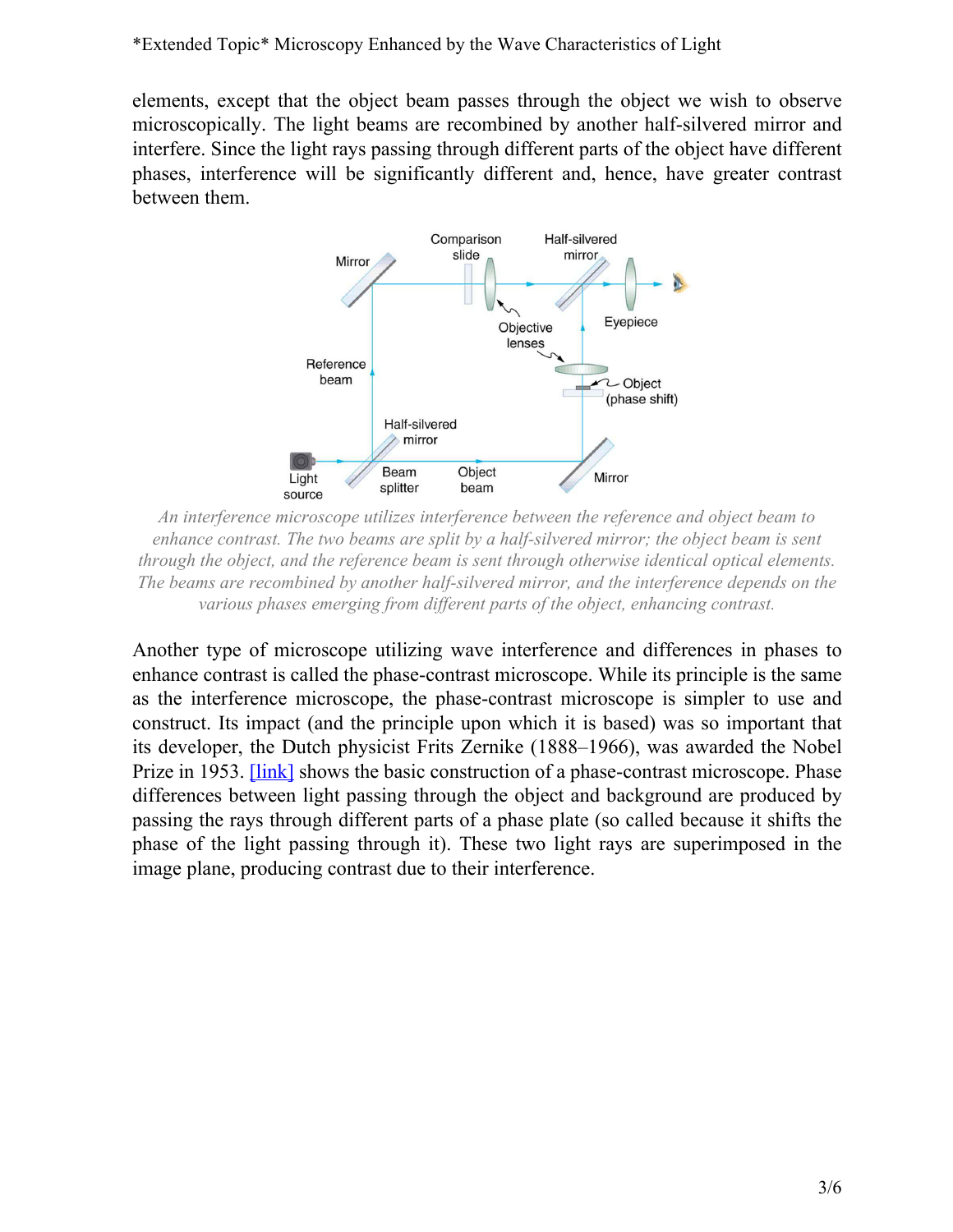## <span id="page-3-0"></span>\*Extended Topic\* Microscopy Enhanced by the Wave Characteristics of Light



*Simplified construction of a phase-contrast microscope. Phase differences between light passing through the object and background are produced by passing the rays through different parts of a phase plate. The light rays are superimposed in the image plane, producing contrast due to their interference.*

A polarization microscope also enhances contrast by utilizing a wave characteristic of light. Polarization microscopes are useful for objects that are optically active or birefringent, particularly if those characteristics vary from place to place in the object. Polarized light is sent through the object and then observed through a polarizing filter that is perpendicular to the original polarization direction. Nearly transparent objects can then appear with strong color and in high contrast. Many polarization effects are wavelength dependent, producing color in the processed image. Contrast results from the action of the polarizing filter in passing only components parallel to its axis.

Apart from the UV microscope, the variations of microscopy discussed so far in this section are available as attachments to fairly standard microscopes or as slight variations. The next level of sophistication is provided by commercial confocal microscopes, which use the extended focal region shown in **Hink**(b) to obtain threedimensional images rather than two-dimensional images. Here, only a single plane or region of focus is identified; out-of-focus regions above and below this plane are subtracted out by a computer so the image quality is much better. This type of microscope makes use of fluorescence, where a laser provides the excitation light. Laser light passing through a tiny aperture called a pinhole forms an extended focal region within the specimen. The reflected light passes through the objective lens to a second pinhole and the photomultiplier detector, see  $[\text{link}]$ . The second pinhole is the key here and serves to block much of the light from points that are not at the focal point of the objective lens. The pinhole is conjugate (coupled) to the focal point of the lens. The second pinhole and detector are scanned, allowing reflected light from a small region or section of the extended focal region to be imaged at any one time. The outof-focus light is excluded. Each image is stored in a computer, and a full scanned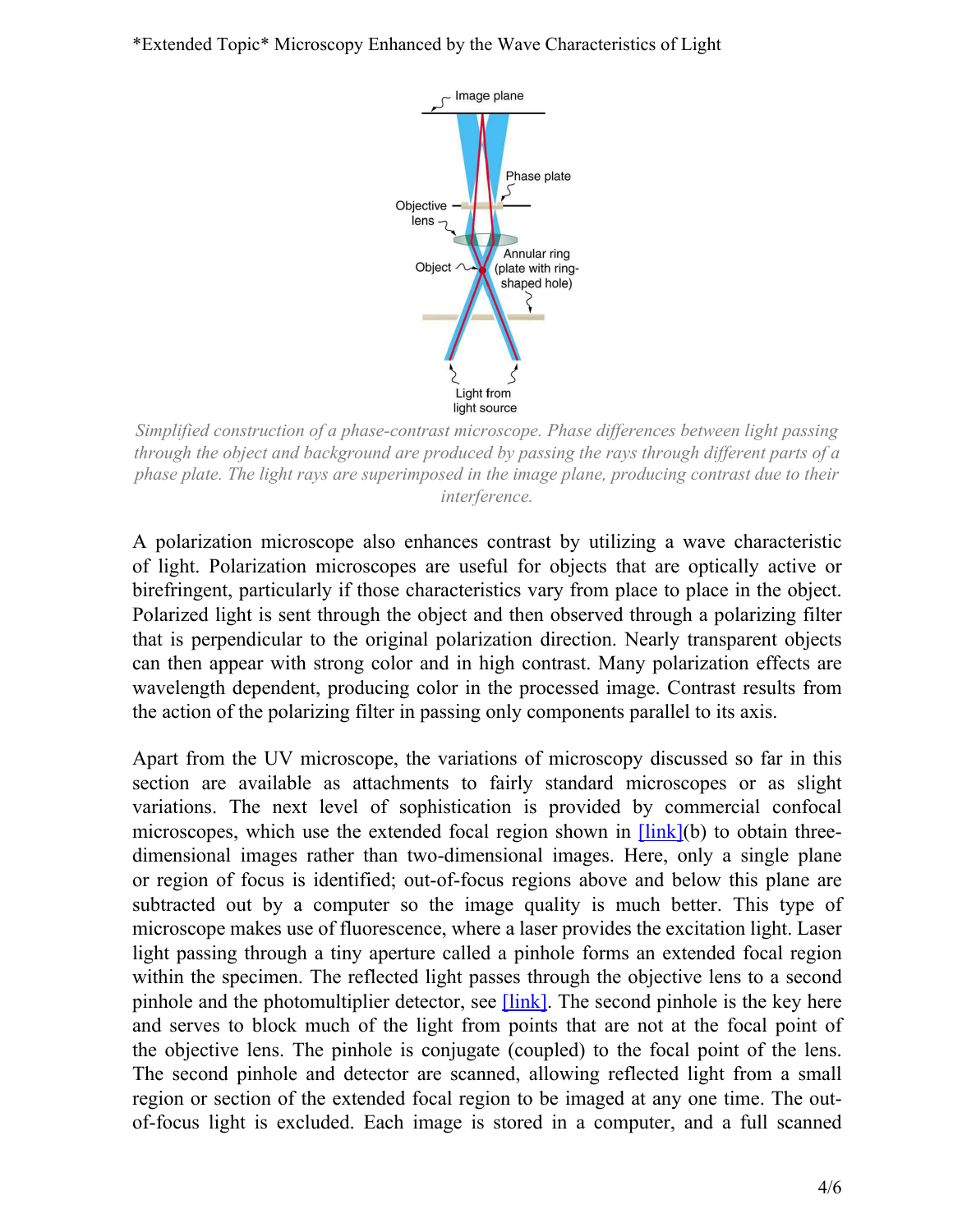image is generated in a short time. Live cell processes can also be imaged at adequate scanning speeds allowing the imaging of three-dimensional microscopic movement. Confocal microscopy enhances images over conventional optical microscopy, especially for thicker specimens, and so has become quite popular.

The next level of sophistication is provided by microscopes attached to instruments that isolate and detect only a small wavelength band of light—monochromators and spectral analyzers. Here, the monochromatic light from a laser is scattered from the specimen. This scattered light shifts up or down as it excites particular energy levels in the sample. The uniqueness of the observed scattered light can give detailed information about the chemical composition of a given spot on the sample with high contrast—like molecular fingerprints. Applications are in materials science, nanotechnology, and the biomedical field. Fine details in biochemical processes over time can even be detected. The ultimate in microscopy is the electron microscope—to be discussed later. Research is being conducted into the development of new prototype microscopes that can become commercially available, providing better diagnostic and research capacities.

<span id="page-4-0"></span>

*A confocal microscope provides three-dimensional images using pinholes and the extended depth of focus as described by wave optics. The right pinhole illuminates a tiny region of the sample in the focal plane. In-focus light rays from this tiny region pass through the dichroic mirror and the second pinhole to a detector and a computer. Out-of-focus light rays are blocked. The pinhole is scanned sideways to form an image of the entire focal plane. The pinhole can then be scanned up and down to gather images from different focal planes. The result is a threedimensional image of the specimen.*

## **Section Summary**

• To improve microscope images, various techniques utilizing the wave characteristics of light have been developed. Many of these enhance contrast with interference effects.